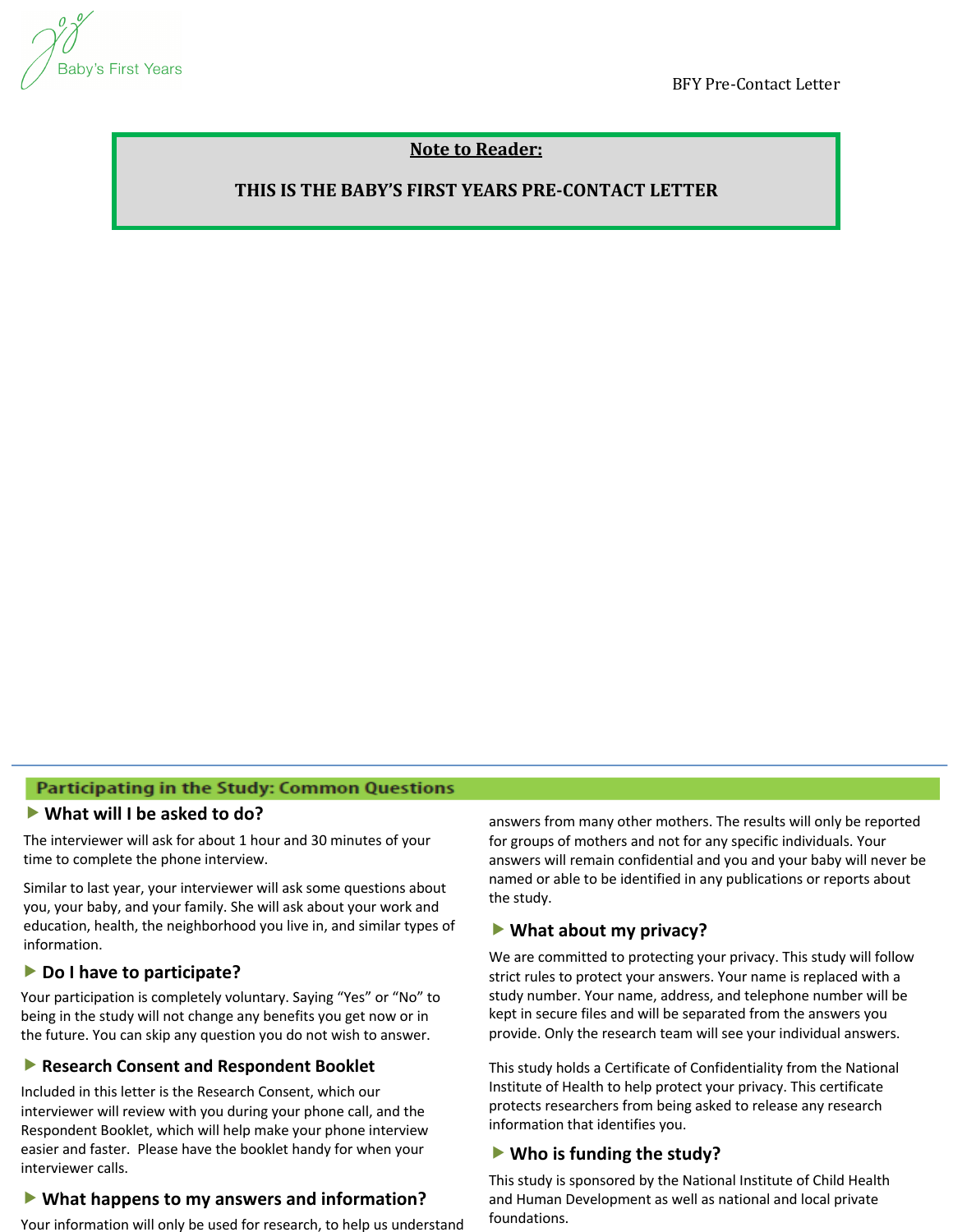

**A study about family and life experiences during the critical first few years after a child's birth.**



*Interviews conducted by the University of Michigan on behalf of Columbia University, New York University, University of California at Irvine, the University of Wisconsin at Madison, and the University of Maryland.*

Participant

Address label

BFY Pre-Contact Letter